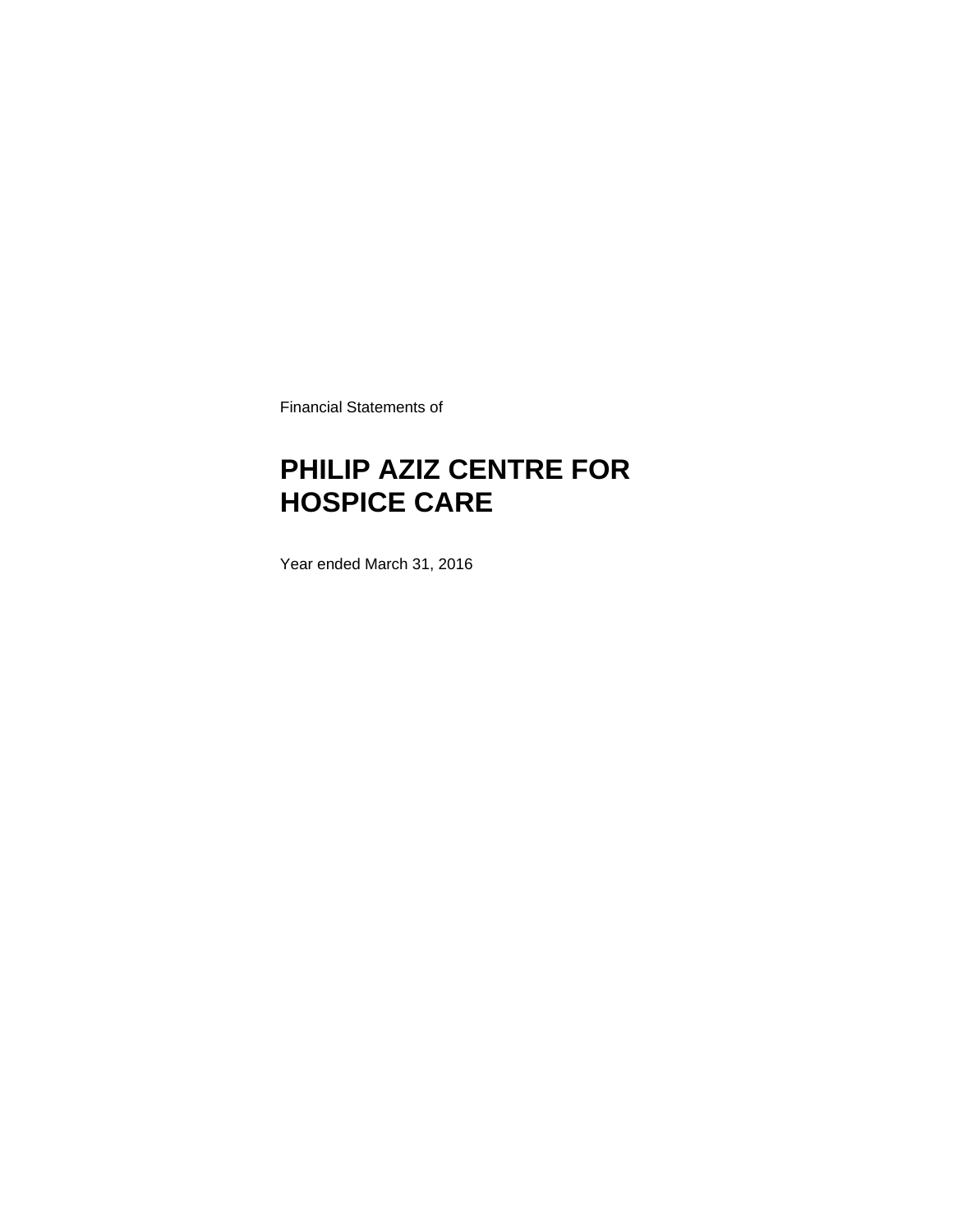

KPMG LLP Yonge Corporate Centre 4100 Yonge Street, Suite 200 Toronto ON M2P 2H3 Canada Tel 416-228-7000 Fax 416-228-7123

# **INDEPENDENT AUDITORS' REPORT**

To the Directors of Philip Aziz Centre for Hospice Care

We have audited the accompanying financial statements of Philip Aziz Centre for Hospice Care, which comprise the statement of financial position as at March 31, 2016, the statements of operations, changes in fund balances and cash flows for the year then ended, and notes, comprising a summary of significant accounting policies and other explanatory information.

#### *Management's Responsibility for the Financial Statements*

Management is responsible for the preparation and fair presentation of these financial statements in accordance with Canadian accounting standards for not-for-profit organizations, and for such internal control as management determines is necessary to enable the preparation of financial statements that are free from material misstatement, whether due to fraud or error.

#### *Auditors' Responsibility*

Our responsibility is to express an opinion on these financial statements based on our audit. We conducted our audit in accordance with Canadian generally accepted auditing standards. Those standards require that we comply with ethical requirements and plan and perform the audit to obtain reasonable assurance about whether the financial statements are free from material misstatement.

An audit involves performing procedures to obtain audit evidence about the amounts and disclosures in the financial statements. The procedures selected depend on our judgment, including the assessment of the risks of material misstatement of the financial statements, whether due to fraud or error. In making those risk assessments, we consider internal control relevant to the entity's preparation and fair presentation of the financial statements in order to design audit procedures that are appropriate in the circumstances, but not for the purpose of expressing an opinion on the effectiveness of the entity's internal control. An audit also includes evaluating the appropriateness of accounting policies used and the reasonableness of accounting estimates made by management, as well as evaluating the overall presentation of the financial statements.

We believe that the audit evidence we have obtained is sufficient and appropriate to provide a basis for our qualified audit opinion.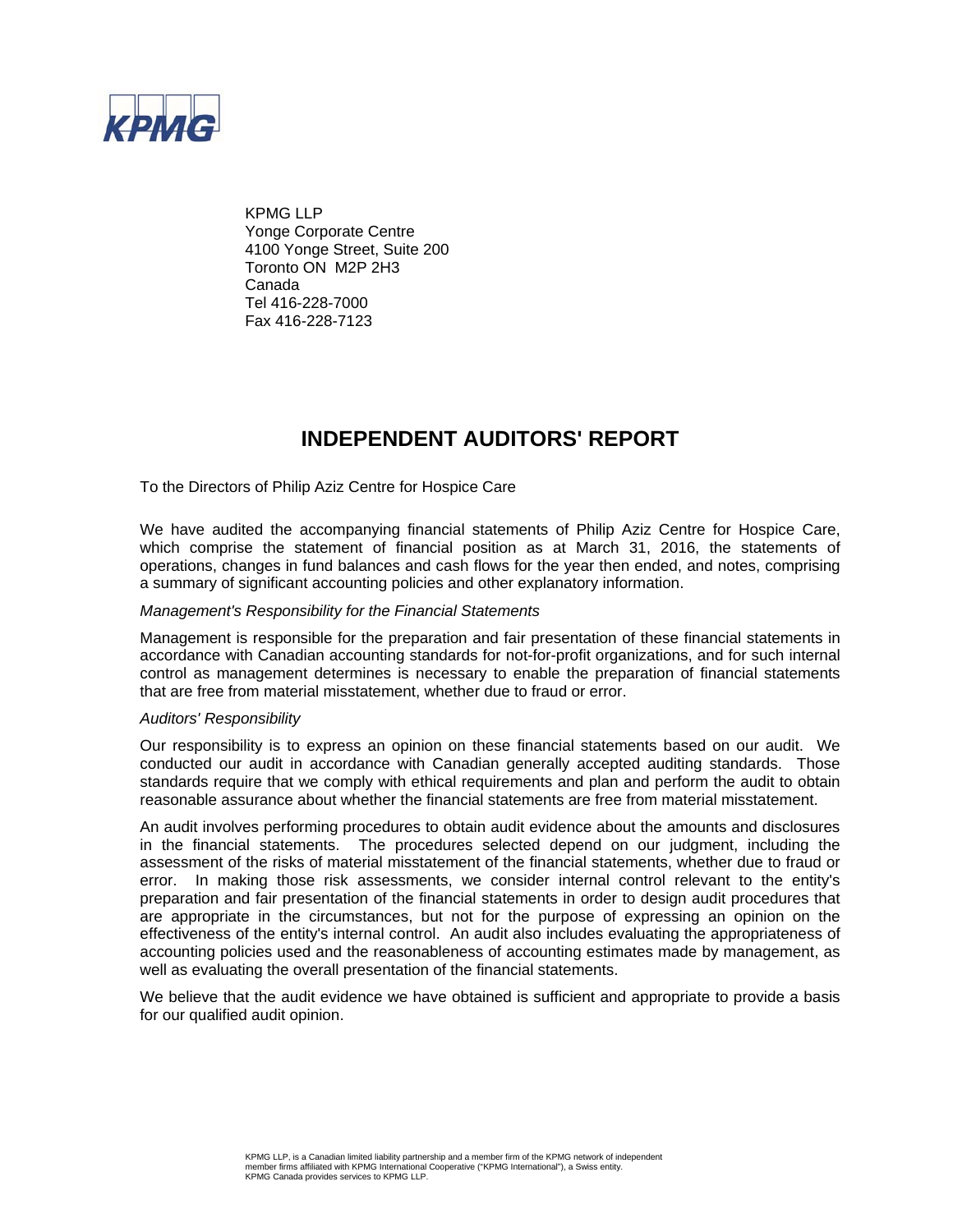

Page 2

#### *Basis for Qualified Opinion*

In common with many charitable organizations, Philip Aziz Centre for Hospice Care derives part of its revenue from the general public in the form of donations, the completeness of which is not susceptible to satisfactory audit verification. Accordingly, verification of these revenues was limited to the amounts recorded in the records of Philip Aziz Centre for Hospice Care. Therefore, we were not able to determine, whether, as at and for the years ended March 31, 2016 and March 31, 2015, any adjustments might be necessary to donation revenue and excess (deficiency) of revenue over expenses reported in the statements of operations, excess (deficiency) of revenue over expenses in the statements of cash flows and current assets and fund balances in the statements of financial position. This caused us to qualify our audit opinion on the financial statements as at and for the year ended March 31, 2015.

#### *Qualified Opinion*

In our opinion, except for the possible effects of the matter described in the Basis for Qualified Opinion paragraph, these financial statements present fairly, in all material respects, the financial position of Philip Aziz Centre for Hospice Care as at March 31, 2016, and its results of operations and its cash flows for the year then ended in accordance with Canadian accounting standards for not-for-profit organizations.

#### *Emphasis of Matter*

Without qualifying our opinion, we draw attention to note 1(a) to the financial statements which indicates that Philip Aziz Centre for Hospice Care has current liabilities that exceed current assets for the year ended March 31, 2016. This condition, along with other matters set forth in note 1(a) in the financial statements, indicate the existence of a material uncertainty that may cast significant doubt about Philip Aziz Centre for Hospice Care's ability to continue as a going concern.

 $KPMG$  14P

Chartered Professional Accountants, Licensed Public Accountants

May 25, 2016 Toronto, Canada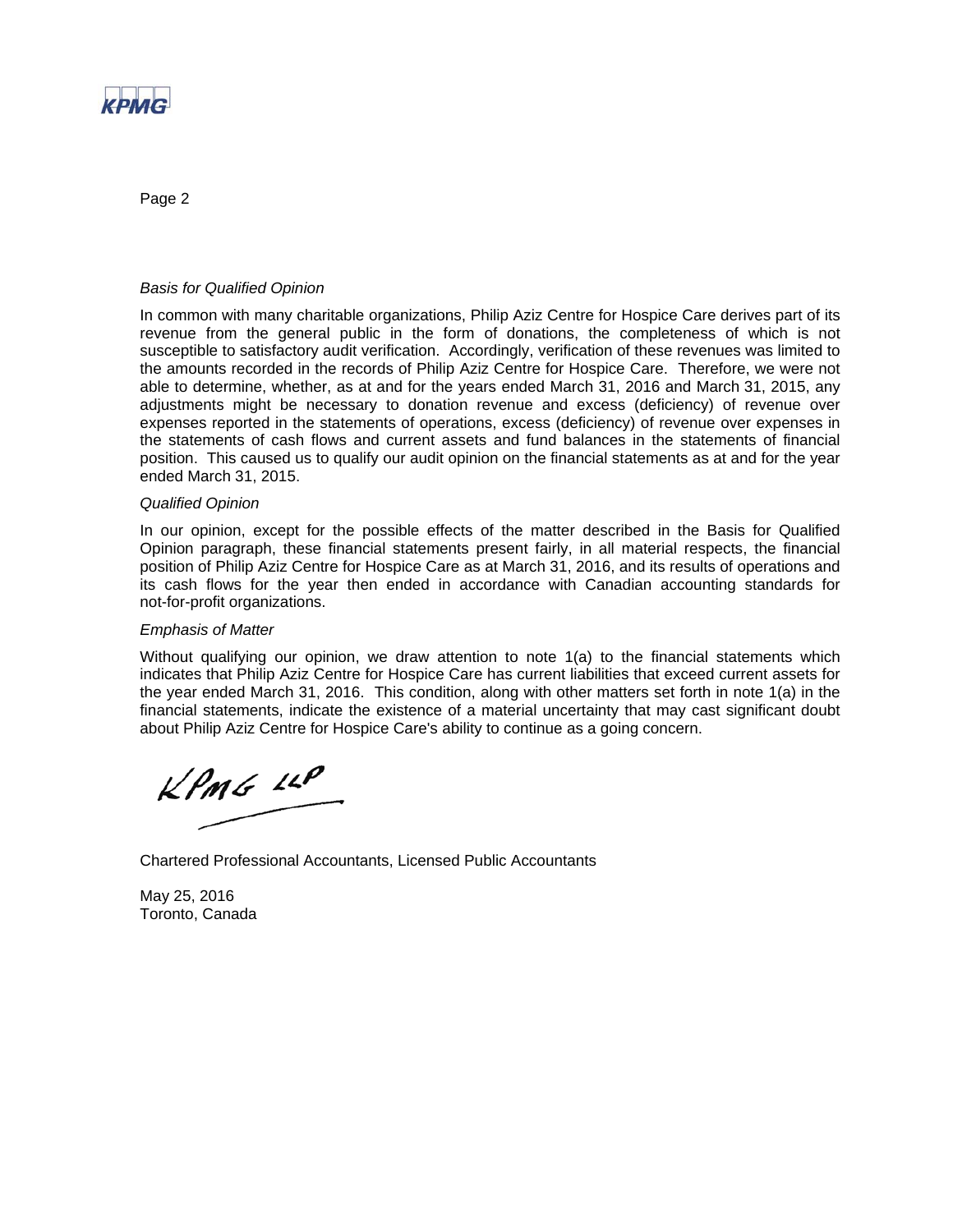Statement of Financial Position

March 31, 2016, with comparative information for 2015

|                                                                                                                                                                                                             | 2016                                        | 2015                                                   |
|-------------------------------------------------------------------------------------------------------------------------------------------------------------------------------------------------------------|---------------------------------------------|--------------------------------------------------------|
| <b>Assets</b>                                                                                                                                                                                               |                                             |                                                        |
| Current assets:                                                                                                                                                                                             |                                             |                                                        |
| Cash                                                                                                                                                                                                        | \$<br>11,146                                | \$<br>2,191                                            |
| Short-term investment (note 2)                                                                                                                                                                              | 40,421                                      |                                                        |
| Accounts receivable                                                                                                                                                                                         | 2,545                                       | 3,739                                                  |
| Sales taxes refundable                                                                                                                                                                                      | 22,488                                      | 24,824                                                 |
| Prepaid expenses, deposits and other                                                                                                                                                                        | 22,840                                      | 29,434                                                 |
|                                                                                                                                                                                                             | 99,440                                      | 60,188                                                 |
| Capital assets (note 3)                                                                                                                                                                                     | 6,691,297                                   | 6,873,430                                              |
|                                                                                                                                                                                                             | \$<br>6,790,737                             | \$6,933,618                                            |
| <b>Current liabilities:</b><br>Accounts payable and accrued liabilities<br>Government remittances payable<br>Notes payable (note 4)<br>Deferred contributions - general (note 5)<br>Bank overdraft (note 7) | \$<br>187,277<br>43,002<br>152,000<br>3,437 | \$<br>195,541<br>20,827<br>252,263<br>78,695<br>57,827 |
|                                                                                                                                                                                                             | 385,716                                     | 605,153                                                |
| Deferred contributions (note 6)                                                                                                                                                                             | 6,348,031                                   | 6,597,087                                              |
|                                                                                                                                                                                                             | 6,733,747                                   | 7,202,240                                              |
| Fund balances:                                                                                                                                                                                              |                                             |                                                        |
| General fund                                                                                                                                                                                                | 269,965                                     | 244,389                                                |
| Emily's House operating fund                                                                                                                                                                                | (212, 975)                                  | (513, 011)                                             |
|                                                                                                                                                                                                             | 56,990                                      | (268, 622)                                             |
| Going concern (note 1(a))<br>Commitments (note 10)                                                                                                                                                          |                                             |                                                        |
|                                                                                                                                                                                                             | \$6,790,737                                 | \$6,933,618                                            |

See accompanying notes to financial statements.

On behalf of the Board:

Director

Director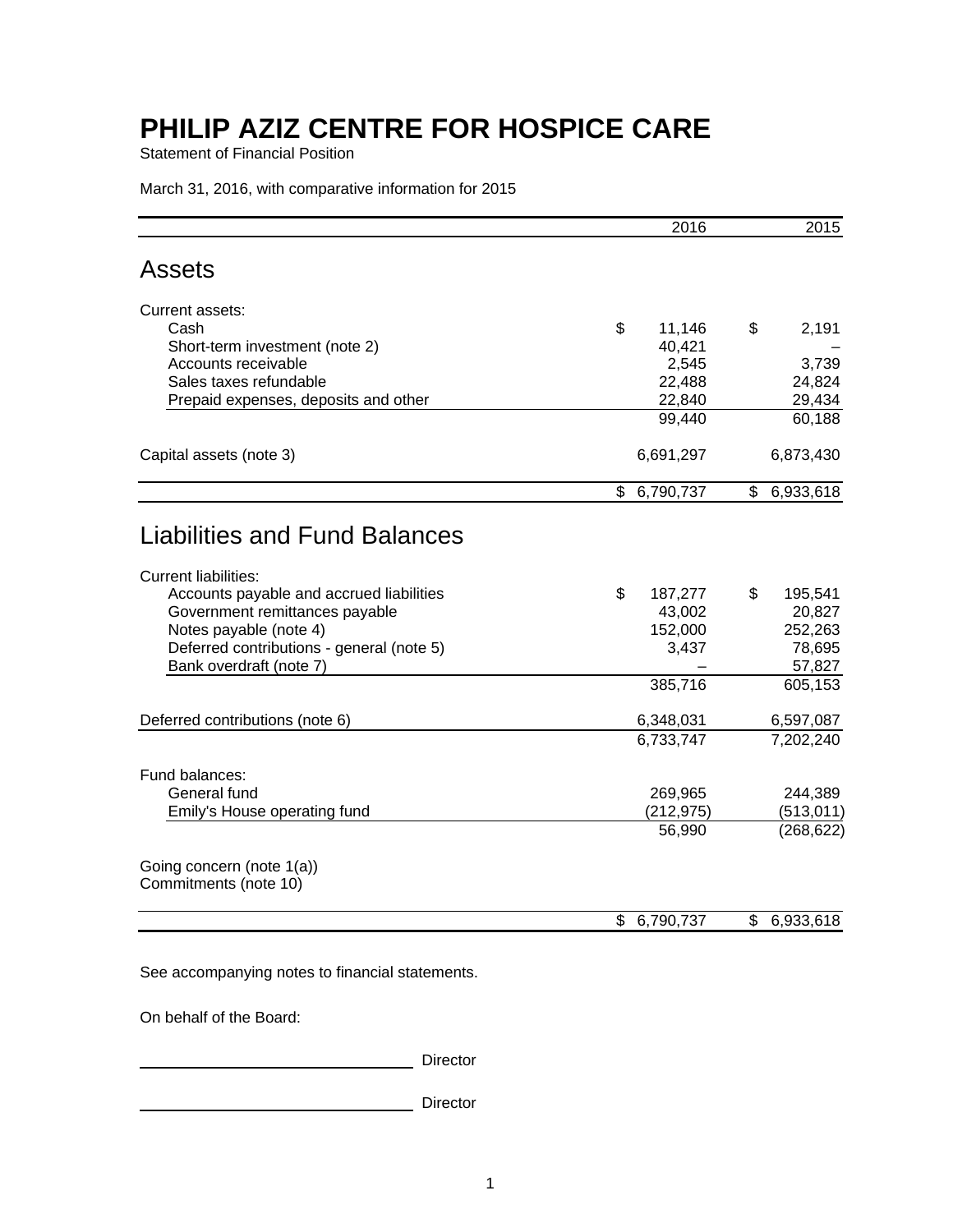Statement of Operations

Year ended March 31, 2016, with comparative information for 2015

|                                              | 2016            | 2015             |
|----------------------------------------------|-----------------|------------------|
| Revenue:                                     |                 |                  |
| Donations and fundraising                    | \$<br>1,600,448 | \$<br>763,015    |
| Government funding                           | 1,620,953       | 1,635,027        |
| Amortization of deferred contributions       | 264,056         | 295,075          |
| Interest and sundry                          | 8,755           | 48,655           |
|                                              | 3,494,212       | 2,741,772        |
| Expenses:                                    |                 |                  |
| Emily's House                                | 1,840,160       | 1,858,151        |
| Visiting hospice                             | 290,801         | 255,715          |
| Amortization                                 | 279,168         | 299,396          |
| Administration                               | 243,634         | 251,658          |
| Children and family                          | 210,922         | 200,726          |
| Development and promotion                    | 187,840         | 244,831          |
| Bereavement and spiritual care               | 116,075         | 114,376          |
|                                              | 3,168,600       | 3,224,853        |
| Excess (deficiency) of revenue over expenses | \$<br>325,612   | \$<br>(483, 081) |
|                                              |                 |                  |
| Allocated as follows:                        |                 |                  |
| Emily's House operating fund (note 11)       | \$<br>300,036   | \$<br>(525, 907) |
| General fund (note 11)                       | 25,576          | 42,826           |
|                                              | \$<br>325,612   | \$<br>(483, 081) |

See accompanying notes to financial statements.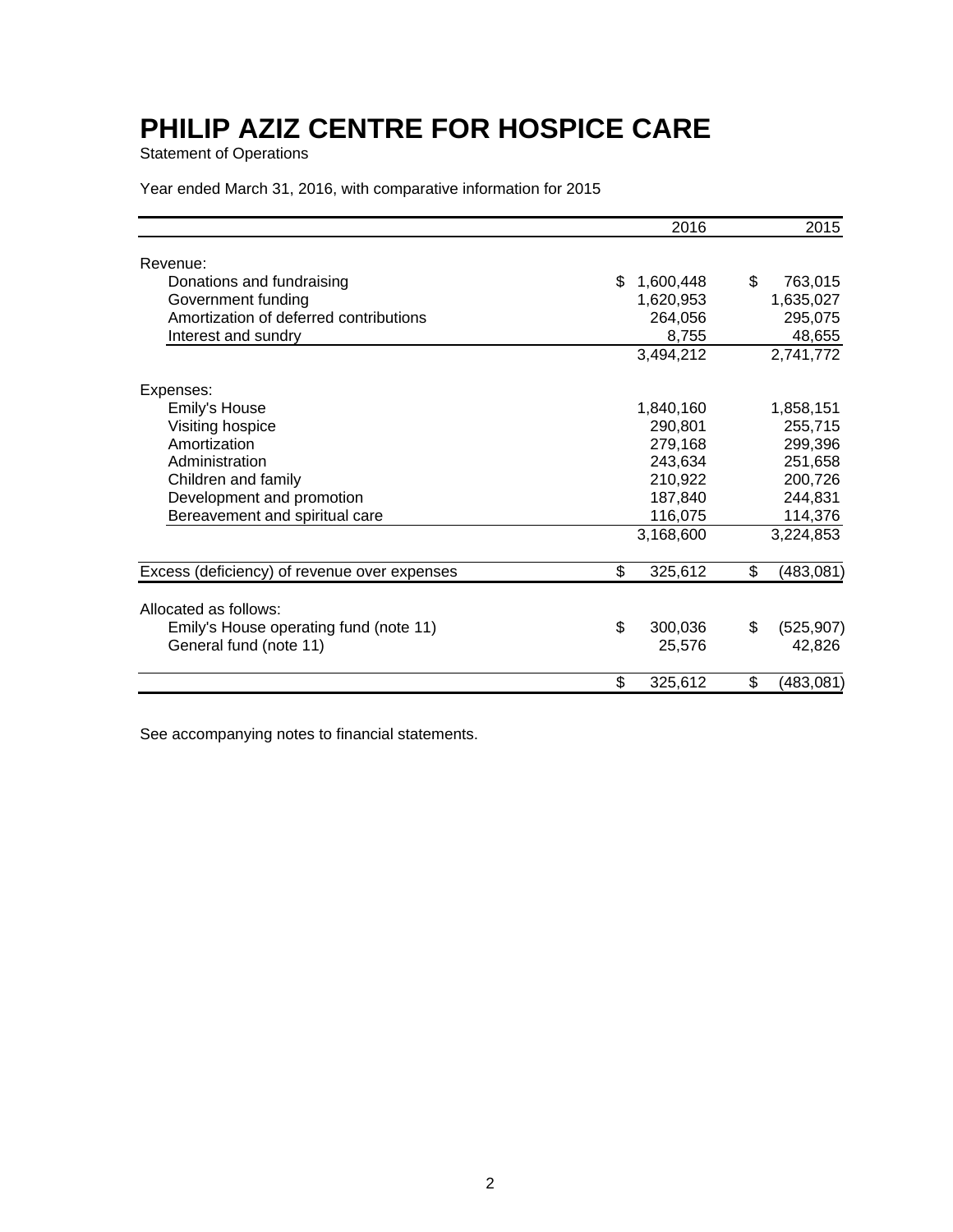Statement of Changes in Fund Balances

# Year ended March 31, 2016, with comparative information for 2015

|                                                 |                |                  | 2016             |    | 2015       |
|-------------------------------------------------|----------------|------------------|------------------|----|------------|
|                                                 |                | Emily's          |                  |    |            |
|                                                 |                | House            |                  |    |            |
|                                                 | General        | operating        |                  |    |            |
|                                                 | fund           | fund             | Total            |    | Total      |
| Balance, beginning of year                      | 244,389<br>SS. | (513, 011)<br>\$ | (268, 622)<br>\$ | S  | 214,459    |
| Excess (deficiency) of revenue<br>over expenses | 25,576         | 300,036          | 325,612          |    | (483,081)  |
| Balance, end of year                            | S<br>269,965   | \$<br>(212,975)  | 56,990           | \$ | (268, 622) |

See accompanying notes to financial statements.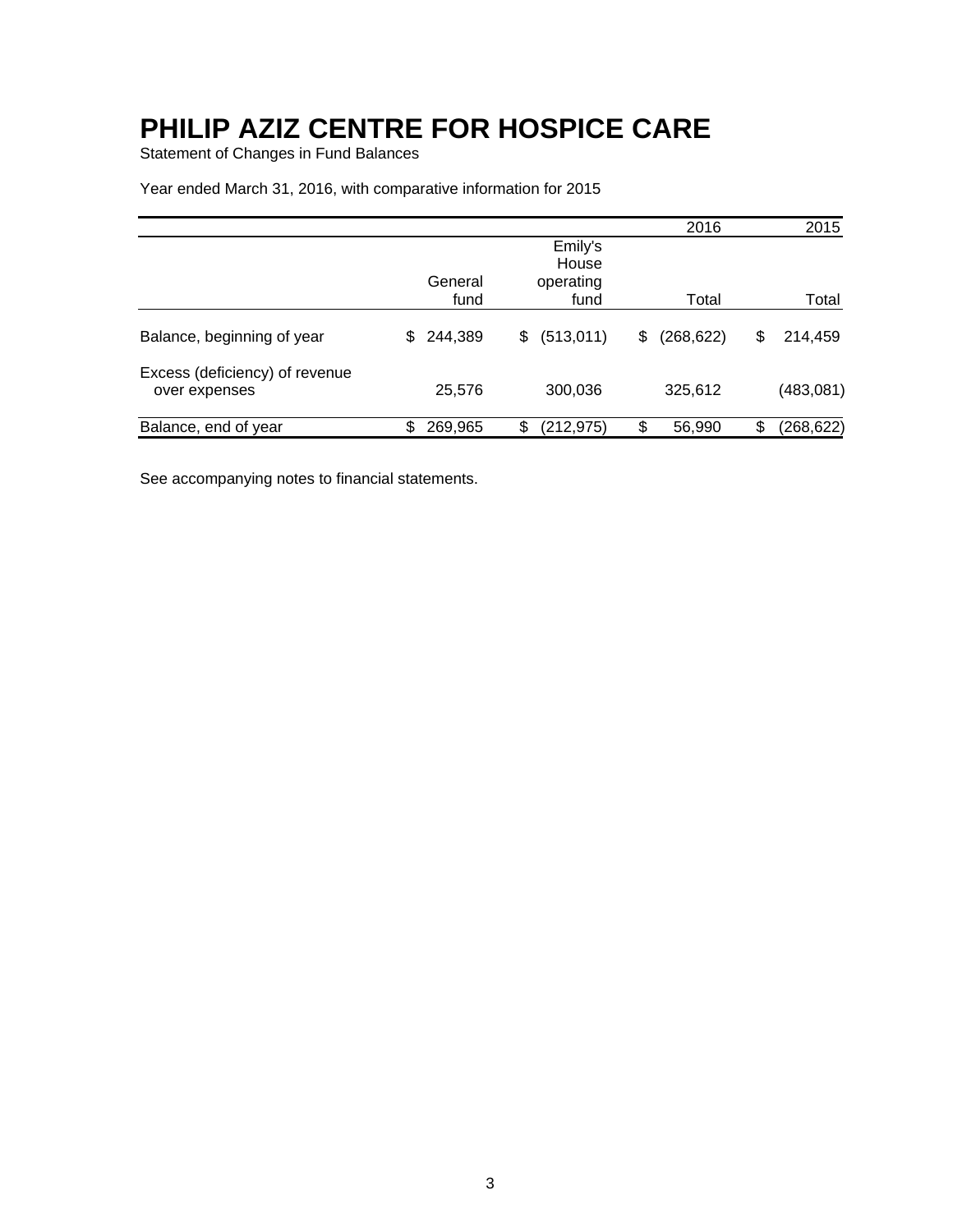Statement of Cash Flows

Year ended March 31, 2016, with comparative information for 2015

|                                                         | 2016          | 2015            |
|---------------------------------------------------------|---------------|-----------------|
| Cash provided by (used in):                             |               |                 |
| Operating activities:                                   |               |                 |
| Excess (deficiency) of revenue over expenses            | \$<br>325,612 | \$<br>(483,081) |
| Items not involving cash:                               |               |                 |
| Amortization                                            | 279,168       | 299,396         |
| Loss on disposal of capital assets                      | 3,712         |                 |
| Amortization of deferred contributions                  | (264, 056)    | (295, 075)      |
| Notes payable forgiveness                               | (20,000)      |                 |
| Deferred contributions redesignated as donation revenue | (178, 030)    | (8, 342)        |
|                                                         | 146,406       | (487, 102)      |
| Change in non-cash operating working capital:           |               |                 |
| Accounts receivable                                     | 1,194         | 159             |
| Sales taxes refundable                                  | 2,336         | (3, 186)        |
| Accrued investment revenue                              | (421)         |                 |
| Prepaid expenses, deposits and other                    | 6,594         | (14, 649)       |
| Accounts payable and accrued liabilities                | (8, 264)      | 35,574          |
| Government remittances payable                          | 22,175        | (33, 581)       |
|                                                         | 170,020       | (502, 785)      |
| Financing activities:                                   |               |                 |
| Receipts of deferred contributions - general            | 15,000        | 75,000          |
| Receipts of deferred contributions                      | 102,772       |                 |
| Proceeds from notes payable                             |               | 72,263          |
| Repayment of notes payable                              | (80, 263)     | (80,000)        |
| Increase (decrease) in bank overdraft                   | (57, 827)     | 57,827          |
|                                                         | (20, 318)     | 125,090         |
| Investing activities:                                   |               |                 |
| Purchase of capital assets                              | (101, 747)    | (45, 893)       |
| Proceeds from disposal of capital assets                | 1,000         |                 |
| Increase in short-term investment                       | (40,000)      |                 |
|                                                         | (140, 747)    | (45, 893)       |
| Increase (decrease) in cash                             | 8,955         | (423, 588)      |
| Cash, beginning of year                                 | 2,191         | 425,779         |
| Cash, end of year                                       | \$<br>11,146  | \$<br>2,191     |

See accompanying notes to financial statements.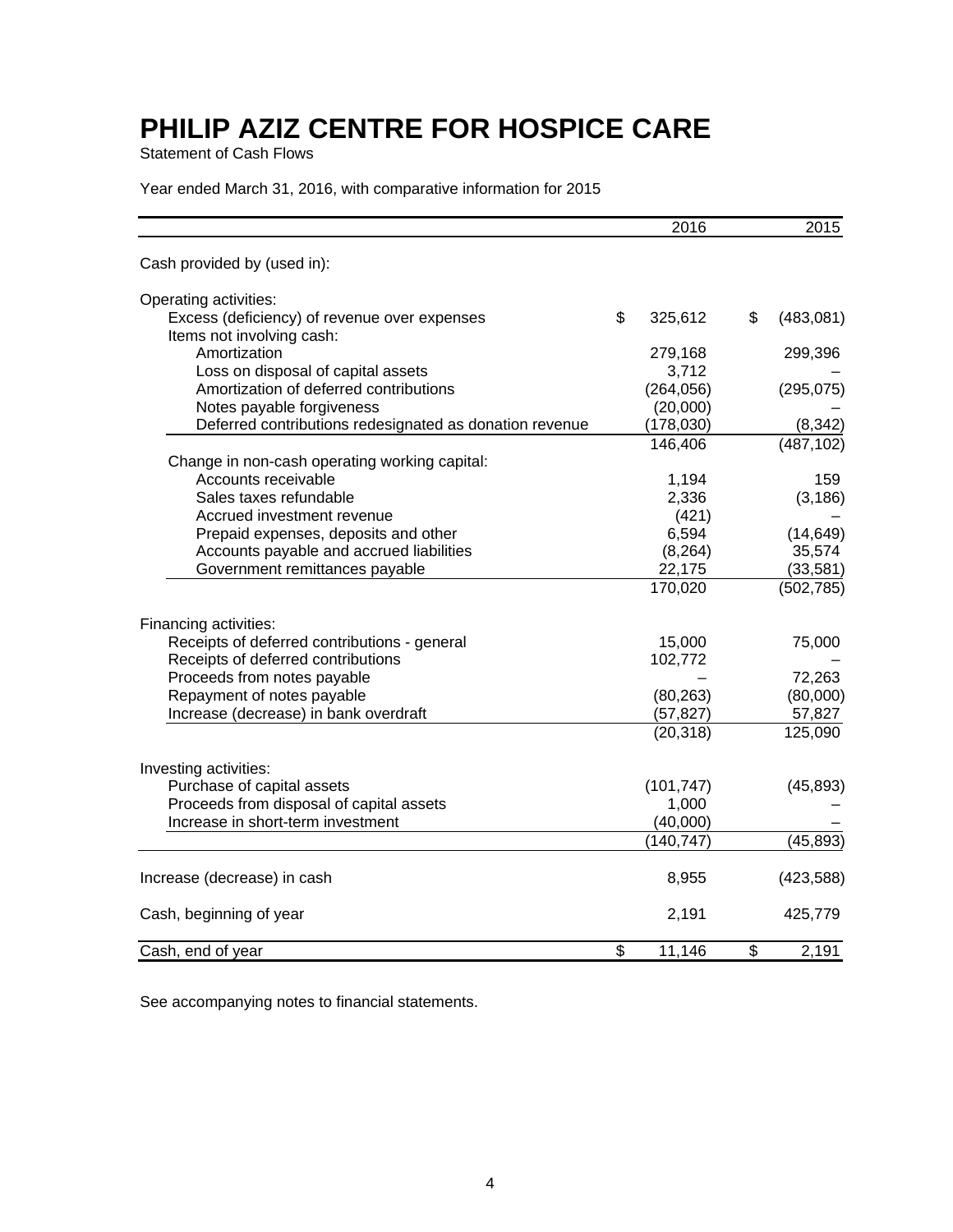Notes to Financial Statements

Year ended March 31, 2016

Philip Aziz Centre for Hospice Care (the "Hospice") is a corporation without share capital incorporated under the laws of Canada on September 8, 1992 and is a registered charity within the meaning of the Income Tax Act (Canada) and has been granted tax-exempt status. On January 12, 2013, the Hospice received a certificate of continuance under the Canada Not-for-profit Corporations Act.

The mission of the Hospice is to provide respite, practical, emotional, spiritual and bereavement support to people in the Toronto area living with life-limiting illnesses in the comfort of their own home, and at Emily's House, to optimize the quality of the lives of children and their families through the provision of integrated respite and pediatric palliative care in a home-like setting.

### **1. Significant accounting policies:**

The financial statements have been prepared by management in accordance with Canadian accounting standards for not-for-profit organizations in Part III of the Chartered Professional Accountants of Canada Handbook. The following is a summary of significant accounting policies of the Hospice.

(a) Going concern assumption:

These financial statements have been prepared on a going concern basis which assumes that the Hospice will continue in operation for the foreseeable future and be able to realize its assets and discharge its liabilities and commitments in the normal course of operations. Material uncertainties exist which may cast significant doubt about the appropriateness of the use of the going concern assumption because as at March 31, 2016, current liabilities exceeded current assets.

The ability of the Hospice to continue as a going concern and to realize the carrying value of its assets and discharge its liabilities when due is dependent on the Hospice's ability to achieve revenue in excess of expenses, generate positive cash flows from operating activities and extend the maturity dates of its notes payable (note 4) which is dependent on the cooperation of the note holders. The Hospice's ability to achieve revenue in excess of expenses and generate positive cash flows from operating activities is dependent upon the Hospice obtaining increased government funding and/or increased donations. These material uncertainties may cast significant doubt about the Hospice's ability to continue as a going concern and realize its assets and pay its liabilities as they come due.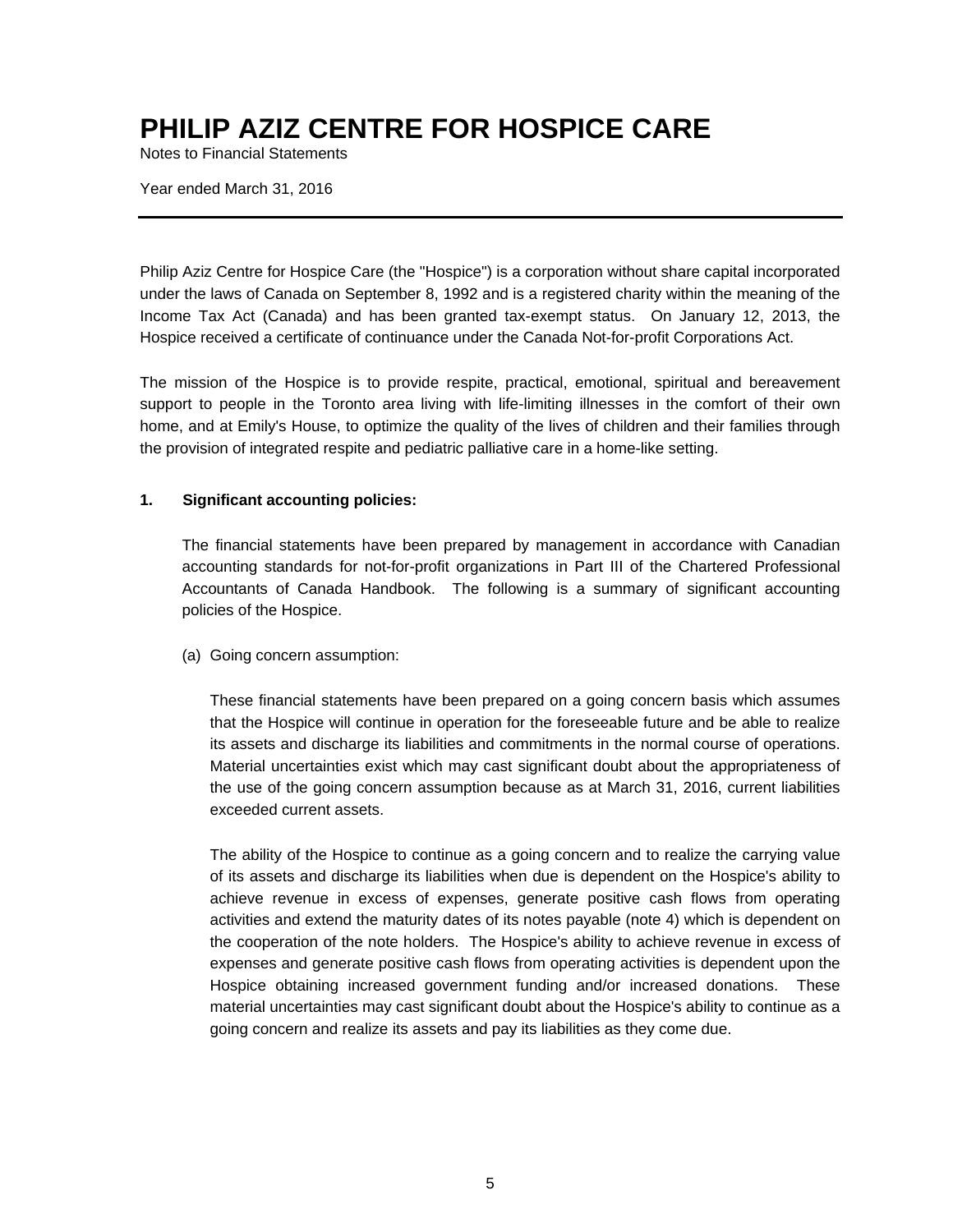Notes to Financial Statements (continued)

Year ended March 31, 2016

#### **1. Significant accounting policies (continued):**

The financial statements do not reflect adjustments that would be necessary if the going concern assumption were not appropriate. If the going concern basis were not appropriate for these financial statements, then adjustments would be necessary in the carrying value of assets and liabilities, the reported revenue and expenses and the balance sheet classifications used.

### (b) Fund accounting:

The general fund consists of government subsidy, donations and other revenue and related expenses pertaining to the operations of the Hospice.

The Emily's House operating fund was established to account for revenue and expenses related to the operation of Emily's House.

(c) Revenue recognition:

The Hospice follows the restricted fund method whereby externally restricted contributions are recognized in the fund corresponding to the purpose for which they were contributed. Restricted contributions for which there is no fund are recorded in accordance with the deferral method. Restricted contributions toward the purchase of capital assets that will be amortized and for which no restricted fund exists are deferred and recognized as revenue on a straight-line basis as the amortized expense related to the acquired capital assets. Unrestricted contributions are recognized as revenue in the general fund when received or receivable.

(d) Government grants and operating subsidies:

The Hospice receives funding from the Government of Ontario. Government funding related to capital expenditures is recorded as deferred revenue within the Emily's House operating fund, and is recognized as income over the useful life of the related asset. Government funding relating to current operations is recognized as revenue in the year received and is recorded in the general fund. Amounts received in relation to future expenses for which no fund has been established are recorded as deferred revenue in the general fund.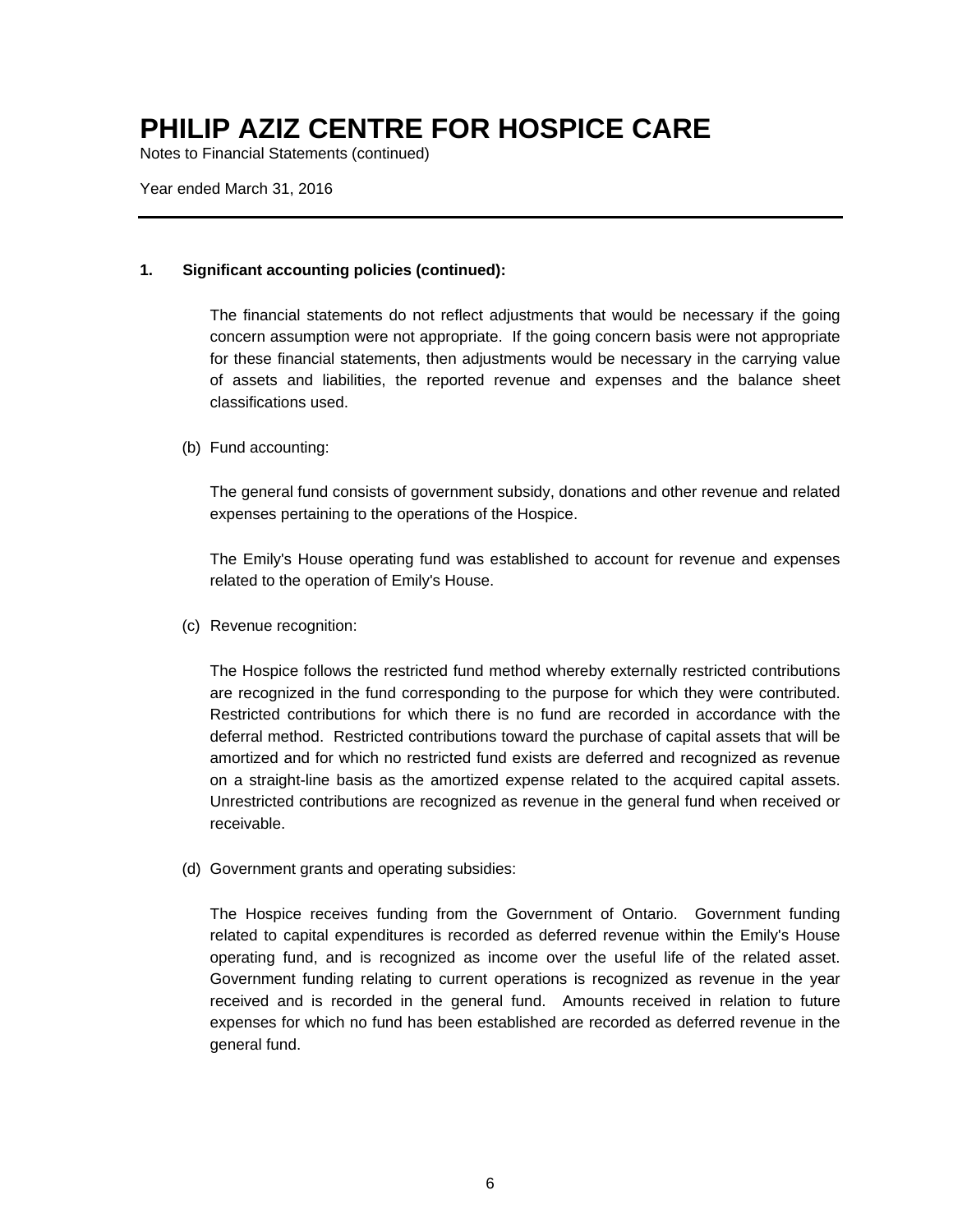Notes to Financial Statements (continued)

Year ended March 31, 2016

#### **1. Significant accounting policies (continued):**

(e) Capital assets:

Contributed capital assets are recorded at fair market value at the date of contribution. Purchased capital assets are recorded at cost. Amortization is provided on a straight-line basis over the estimated useful lives of the assets as follows:

| Furniture and equipment | 1, 2, 5 or 10 years |
|-------------------------|---------------------|
| Software                | 3 years             |
| Leasehold improvements  | 50 years            |

(f) Contributed services:

The Hospice is dependent upon hours contributed by volunteers. Because of the difficulty in determining the fair value, contributed services are not recognized in the financial statements.

The Hospice receives contribution of materials, the fair value of which may or may not be reasonably determinable. Contributed materials are recognized as revenue when fair values can be determined.

(g) Impairment of long-lived assets subject to amortization:

A long-lived asset subject to amortization is tested for impairment whenever events or changes in circumstances indicate that its carrying amount may not be recoverable. An impairment loss is recognized when the carrying amount of the asset exceeds the sum of the undiscounted cash flows resulting from its use and eventual disposition. The impairment loss is measured as the amount by which the carrying amount of the long-lived asset subject to amortization exceeds its fair value.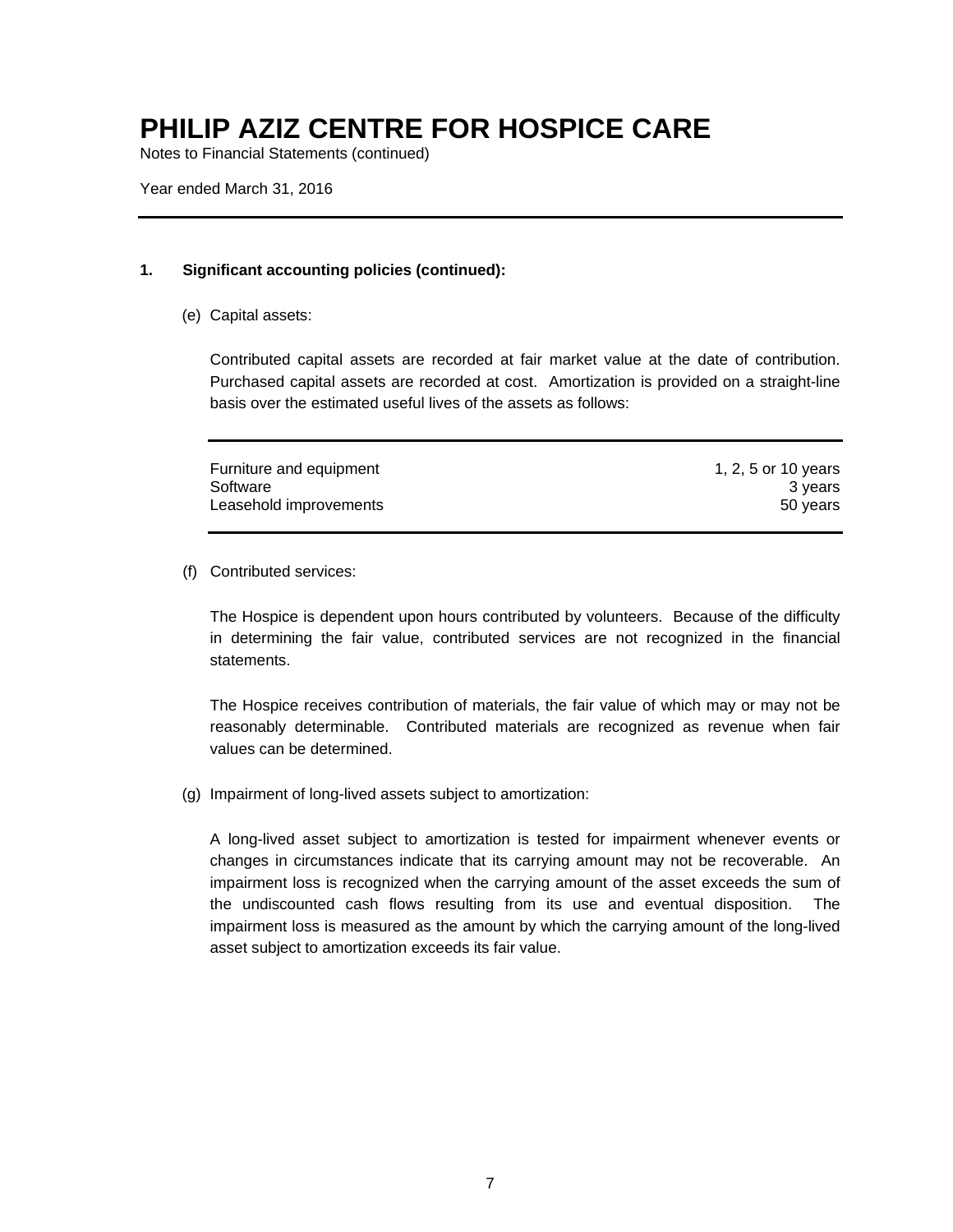Notes to Financial Statements (continued)

Year ended March 31, 2016

#### **1. Significant accounting policies (continued):**

(h) Use of estimates:

The preparation of financial statements requires management to make estimates and assumptions that affect the reported amounts of assets and liabilities and disclosure of contingent assets and liabilities at the date of the financial statements and the reported amounts of revenue and expenses during the year. Significant items subject to such estimates and assumptions include the carrying amount of capital assets. Actual results could differ from the estimates used.

(i) Financial instruments:

Financial instruments are recorded at fair value on initial recognition. Freestanding derivative instruments that are not in a qualifying hedging relationship and equity instruments that are quoted in an active market are subsequently measured at fair value. All other financial instruments are subsequently measured at cost or amortized cost, unless management has elected to carry the instruments at fair value. The Hospice has elected to carry any such financial instruments at fair value.

Transaction costs incurred on the acquisition of financial instruments measured subsequently at fair value are expensed as incurred. All other financial instruments are adjusted by transaction costs incurred on acquisition and financing costs. These costs are amortized using the straight-line method.

Financial assets are assessed for impairment on an annual basis at the end of the fiscal year if there are indicators of impairment. If there is an indicator of impairment, the Hospice determines if there is a significant adverse change in the expected amount or timing of future cash flows from the financial asset. If there is a significant adverse change in the expected cash flows, the carrying value of the financial asset is reduced to the highest of the present value of the expected cash flows, the amount that could be realized from selling the financial asset or the amount the Hospice expects to realize by exercising its right to any collateral. If events and circumstances reverse in a future year, an impairment loss will be reversed to the extent of the improvement, not exceeding the initial carrying value.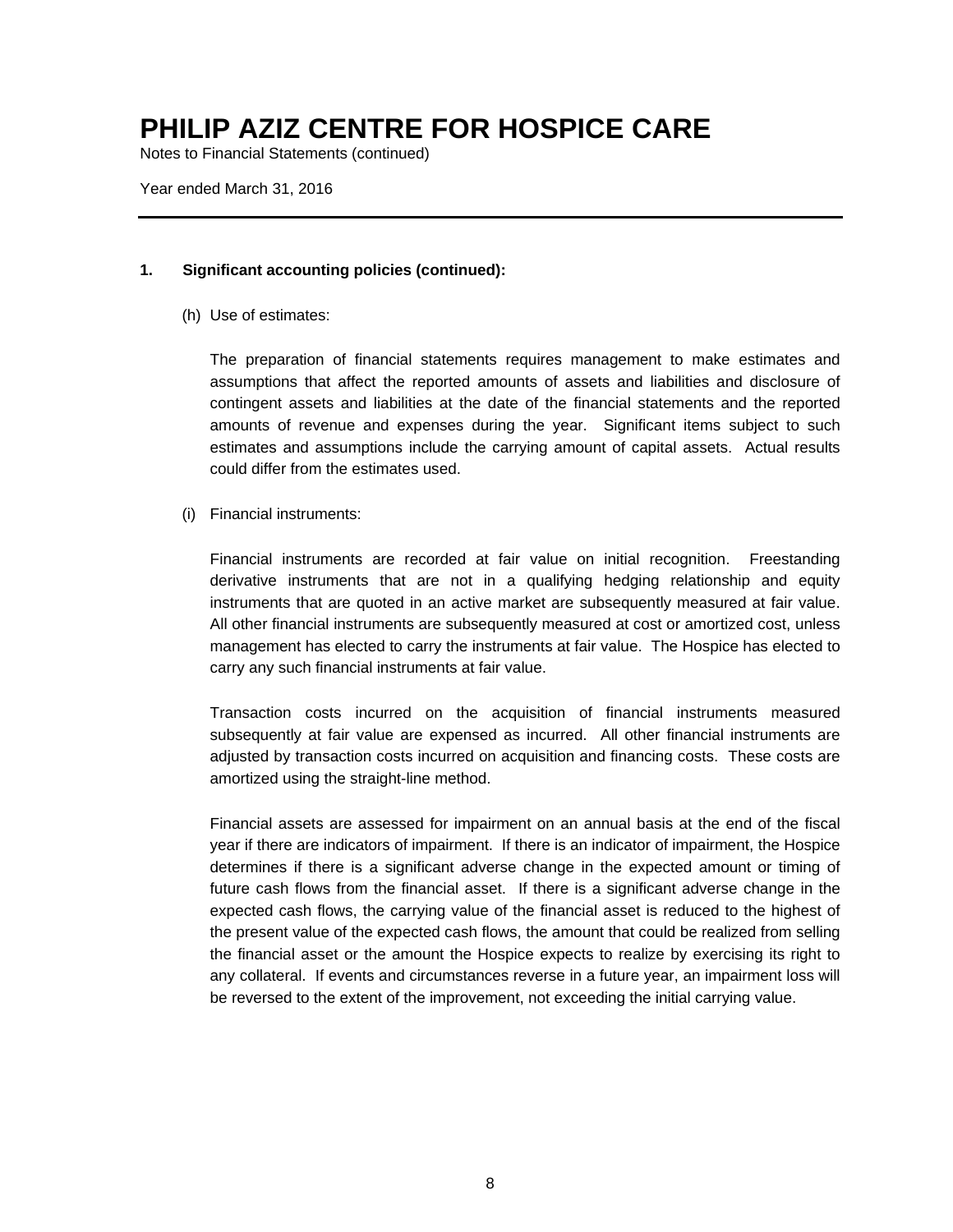Notes to Financial Statements (continued)

Year ended March 31, 2016

### **1. Significant accounting policies (continued):**

(j) Allocation of expenses:

The Hospice reports expenses based on various operating functions as disclosed in the statement of operations. Certain costs are directly attributable to each operating function, while others are common to some or all functions. The functions to which costs are allocated include visiting hospice, children and family, bereavement and spiritual care, Emily's House, development and promotion, and administration. Costs shared across functions, which consist of salaries and benefits, volunteer-related expenses and other operating expenses, are allocated on the following basis:

Salaries and benefits Prorated to hours worked for each function Volunteer-related expenses Prorated to the estimated actual consumption of goods and services by each function Other operating expenses, **Provided** by **Provided** to the floor area occupied by excluding amortization each function each function each function

### **2. Short-term investment:**

The short-term investment is in a form of a Guaranteed Investment Certificate and matures on July 11, 2016 with interest of 1.05% and is cashable on demand. The short-term investment includes accrued interest of \$421.

#### **3. Capital assets:**

|                                                               |                                      |                                     |    | 2016                           | 2015                                |
|---------------------------------------------------------------|--------------------------------------|-------------------------------------|----|--------------------------------|-------------------------------------|
|                                                               |                                      | Accumulated                         |    | Net book                       | Net book                            |
|                                                               | Cost                                 | amortization                        |    | value                          | value                               |
| Furniture and equipment<br>Software<br>Leasehold improvements | \$<br>771.499<br>51,446<br>6,722,007 | 420.643<br>\$.<br>30,653<br>402,359 | \$ | 350,856<br>20,793<br>6,319,648 | \$<br>441,142<br>2,720<br>6,429,568 |
|                                                               | 7.544.952                            | 853,655                             | S  | 6,691,297                      | 6,873,430                           |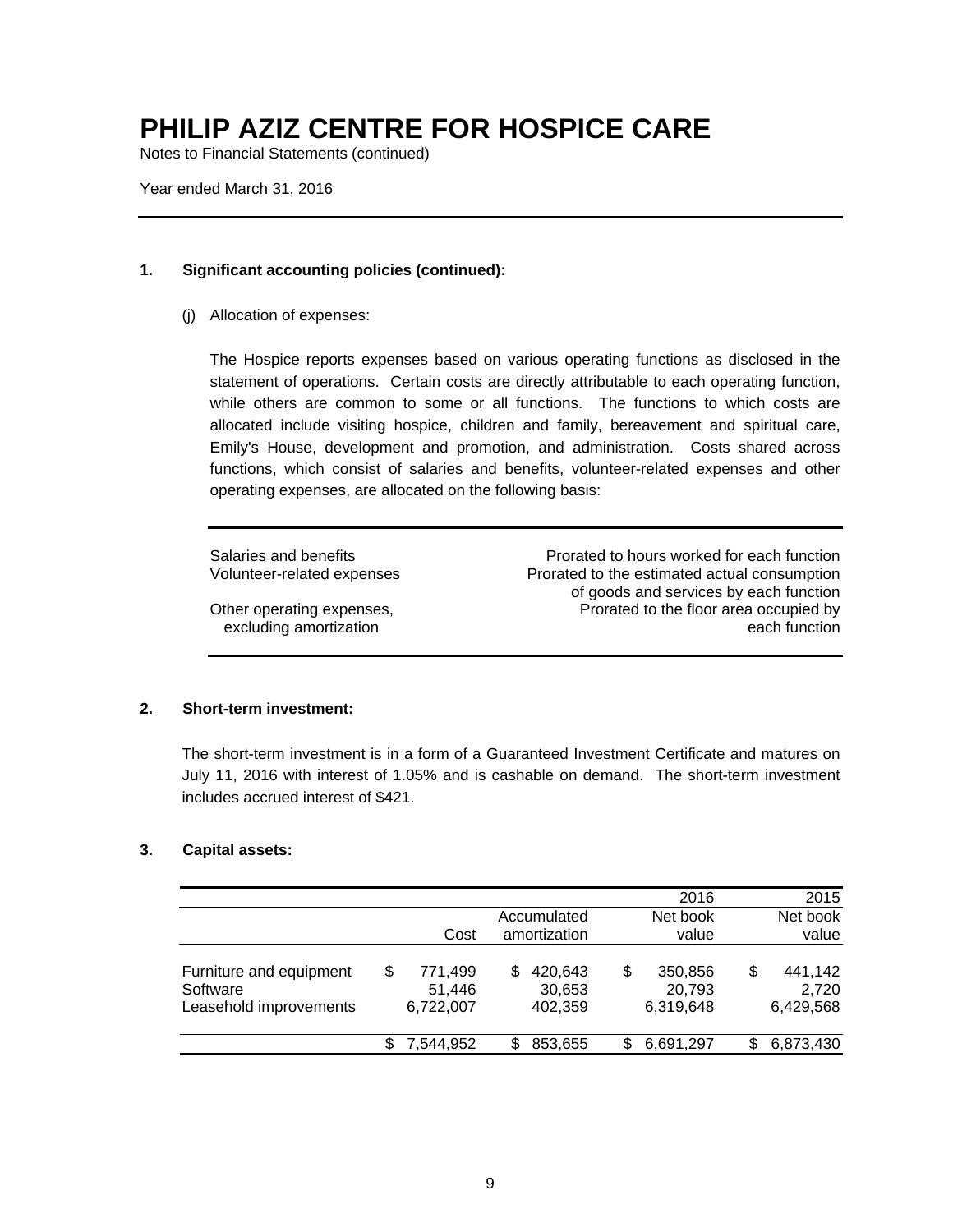Notes to Financial Statements (continued)

Year ended March 31, 2016

### **4. Notes payable:**

|                                                | 2016    | 2015    |
|------------------------------------------------|---------|---------|
|                                                |         |         |
| Unsecured, due on demand including interest    |         |         |
| calculated at a rate of 8%                     | 112,000 | 150,000 |
| Unsecured, due on demand, non-interest bearing |         | 30,000  |
| Unsecured, due on demand, non-interest bearing | 40,000  | 60,000  |
|                                                | 152,000 | 240,000 |
|                                                |         |         |
| Add accrued interest                           |         | 12,263  |
|                                                | 152,000 | 252,263 |
|                                                |         |         |

Two members of the board of directors of the Hospice have financed operations through notes payable of \$172,000 (2015 - \$210,000), of which \$20,000 was forgiven by a member of the board of directors during the year, with accrued interest of nil (2015 - \$12,533).

Subsequent to year end, \$10,000 of these notes payable was paid to a member of the board of directors.

These transactions are measured at the exchange amount, which is the amount of consideration established and agreed to by the related parties.

### **5. Deferred contributions - general:**

Deferred contributions - general represent amounts received for future events and consist of the following:

| 2016                           | 2015               |
|--------------------------------|--------------------|
|                                |                    |
| 78,695<br>102,772<br>(178,030) | 87,037<br>(8, 342) |
| 3.437                          | 78,695             |
|                                | \$.                |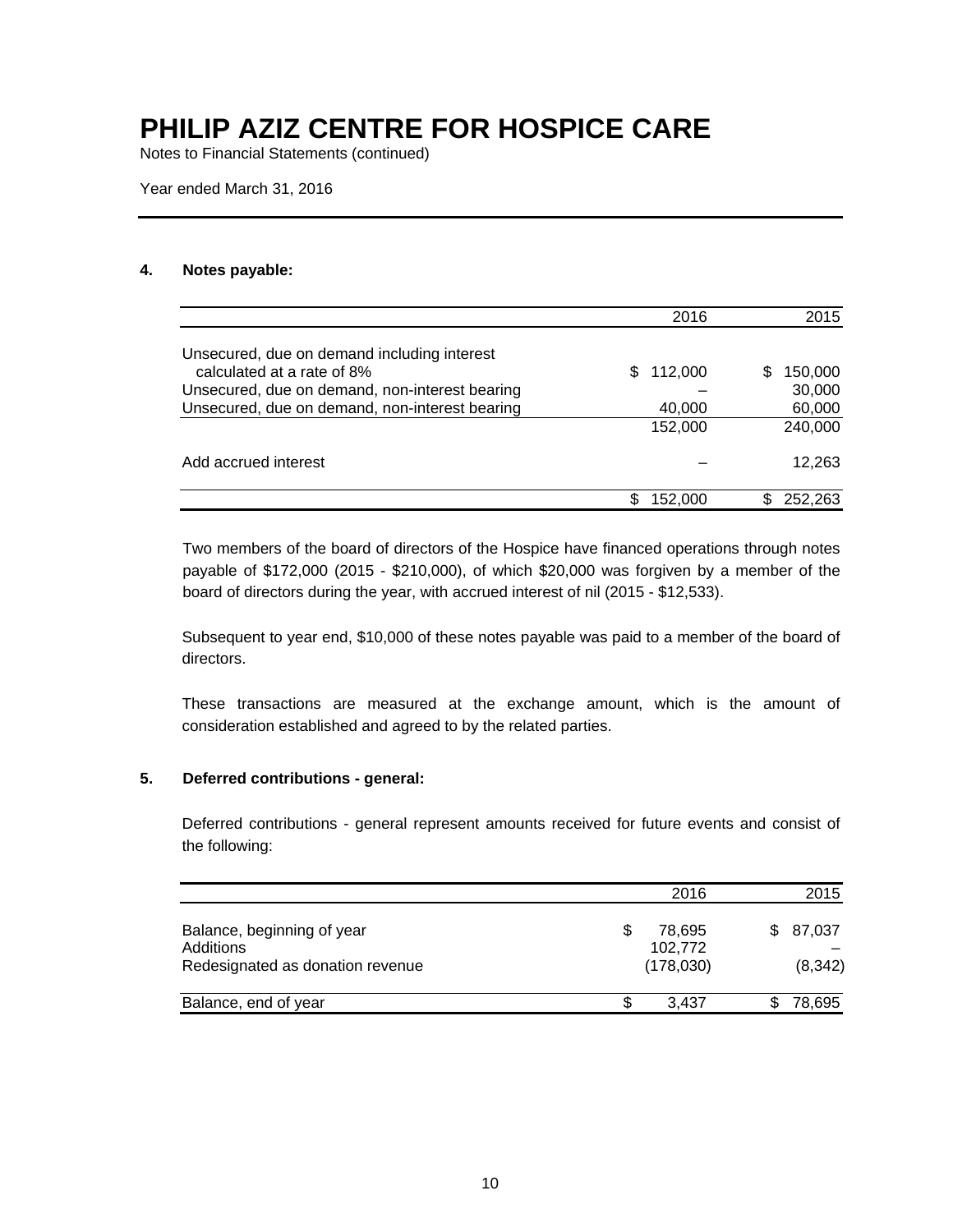Notes to Financial Statements (continued)

Year ended March 31, 2016

#### **6. Deferred contributions:**

Deferred contributions represent the unamortized amount of funding and contributions received for the purchase of capital assets. The amortization of deferred contributions is recorded as revenue in the statement of operations. The changes in the deferred contributions balance are as follows:

|                                                                 |     |                                   |                          |   | 2016                              |    | 2015                              |
|-----------------------------------------------------------------|-----|-----------------------------------|--------------------------|---|-----------------------------------|----|-----------------------------------|
|                                                                 |     | Donations                         | Government<br>assistance |   | Total                             |    | Total                             |
| Balance, beginning of year<br>Additions<br>Amortized as revenue | SS. | 4,574,772<br>15,000<br>(183, 111) | \$2,022,315<br>(80,945)  | S | 6,597,087<br>15.000<br>(264, 056) | S. | 6,817,162<br>75,000<br>(295, 075) |
| Balance, end of year                                            |     | 4,406,661                         | 1,941,370                |   | 6,348,031                         |    | 6,597,087                         |

Unspent deferred capital contributions as at year-end were \$40,000 (2015 - \$75,000).

### **7. Bank overdraft:**

The Hospice has a revolving line of credit facility of \$175,000 available by way of business operating account overdraft. The facility is due on demand and incurs interest calculated at the prime rate plus 1.5% per annum. From November 1, 2014 to May 1, 2015, the credit limit for this facility was \$300,000. The amount outstanding under this facility at year end is nil (2015 - \$57,827). The facility is secured by all present and after acquired personal property.

### **8. Financial instruments and risk management:**

The Hospice is exposed to various risks through its financial instruments. The following analysis provides a measure of the Hospice's exposure to and concentrations of risk at March 31, 2016:

(a) Credit risk:

Credit risk is the risk one party to a financial instrument will cause financial loss for the other party by failing to discharge an obligation. The Hospice's main credit risks relate to its accounts receivable and sales taxes refundable. Given these items are due primarily from government agencies, management is of the opinion that the Hospice's exposure to credit risk is minimal. There has been no change in the assessment of credit risk from the prior period.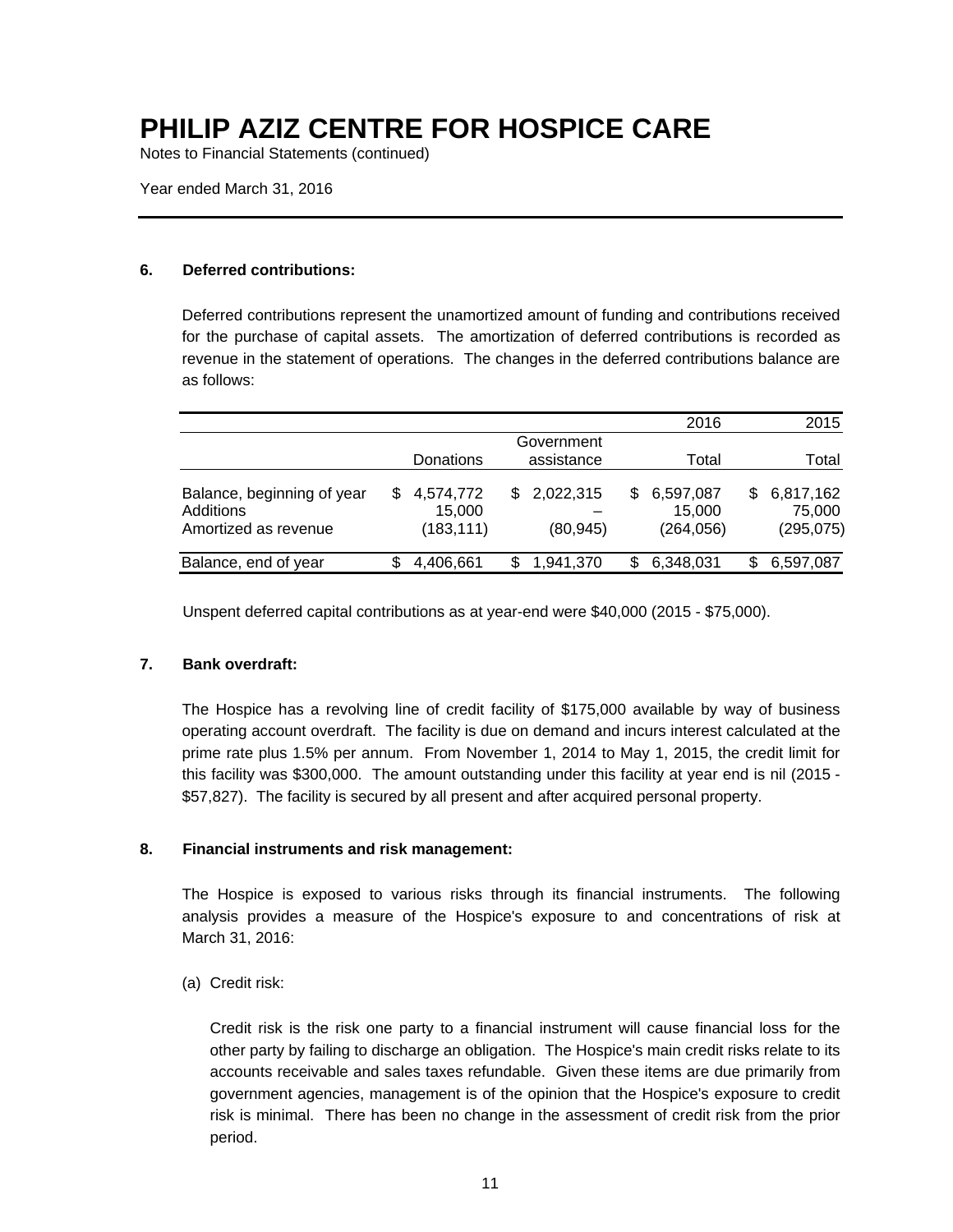Notes to Financial Statements (continued)

Year ended March 31, 2016

#### **8. Financial instruments and risk management (continued):**

(b) Liquidity risk:

Liquidity risk is the risk the Hospice will encounter difficulty in meeting obligations associated with financial liabilities. The Hospice is exposed to this risk mainly with respect to its notes payable, accounts payable and accrued liabilities and government remittances payable. The Hospice manages this risk by managing its working capital, including ensuring any investments are cashable. In order to meet obligations, the Hospice is dependent on the ongoing generosity of donors and contributors. Management is actively pursuing sources of contributions in order to meet future obligations. There has been no change in the assessment of liquidity risk from the prior period.

(c) Market risk:

Market risk is the risk the fair value or future cash flows of a financial instrument will fluctuate because of changes in market prices. Market risk comprises three types of risk: interest rate risk, currency risk and price risk. The Hospice's exposure to currency, interest rate and price risks is minimal. There has been no change in the assessment of market risk from the prior period.

#### **9. Economic dependency:**

During the year, the Hospice received the majority 59% (2015 - 73%) of its contributions from the Ontario Ministry of Health and two other donors (2015 - one).

#### **10. Commitments:**

The Hospice has entered into a long-term lease with the City of Toronto for the lease of property located in the City of Toronto to be used for operations. The lease has a term of 50 years starting November 2010. The lease is for a base rent of \$1 for the term of the lease plus operating costs and taxes.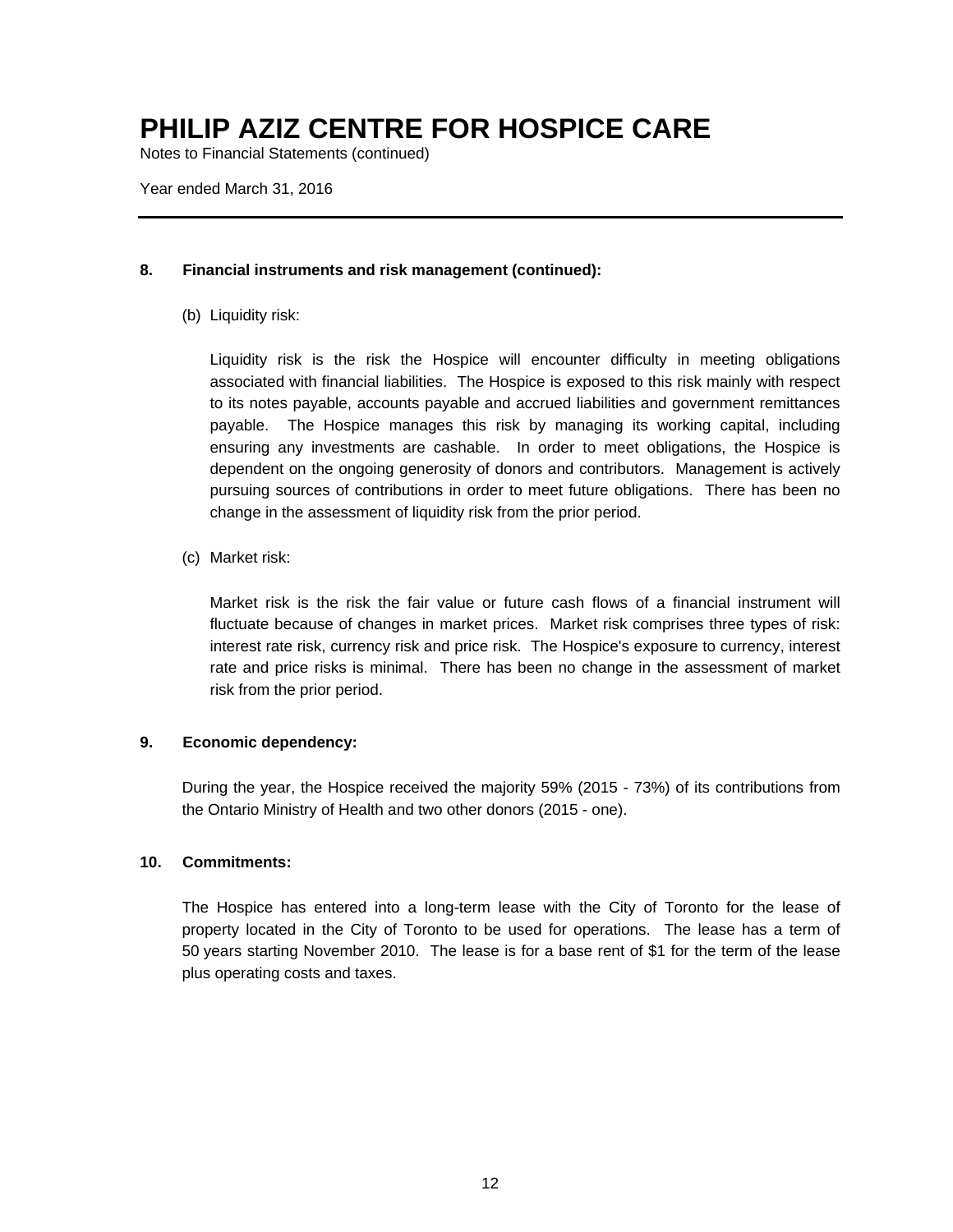Notes to Financial Statements (continued)

Year ended March 31, 2016

# **11. Statement of operations by fund:**

| 2016                                                                                                             | Emily's House<br>operating fund                            | General<br>fund                                    | Total                                                         |
|------------------------------------------------------------------------------------------------------------------|------------------------------------------------------------|----------------------------------------------------|---------------------------------------------------------------|
| Revenue:                                                                                                         |                                                            |                                                    |                                                               |
| Donations and fundraising<br>Government funding<br>Amortization of deferred contributions<br>Interest and sundry | \$<br>1,272,525<br>1,209,019<br>238,757<br>92<br>2,720,393 | \$327,923<br>411,934<br>25,299<br>8,663<br>773,819 | \$<br>1,600,448<br>1,620,953<br>264,056<br>8,755<br>3,494,212 |
| Expenses:                                                                                                        |                                                            |                                                    |                                                               |
| Emily's House<br>Children and family                                                                             | 1,840,160                                                  | 210,922                                            | 1,840,160<br>210,922                                          |
| Visiting hospice<br>Bereavement and spiritual care                                                               |                                                            | 290,801<br>116,075                                 | 290,801<br>116,075                                            |
| Development and promotion<br>Administration<br>Amortization                                                      | 139,886<br>187,931<br>252,380                              | 47,954<br>55,703<br>26,788                         | 187,840<br>243,634<br>279,168                                 |
|                                                                                                                  | 2,420,357                                                  | 748,243                                            | 3,168,600                                                     |
| Excess of revenue over expenses                                                                                  | \$<br>300,036                                              | \$<br>25,576                                       | \$<br>325,612                                                 |
|                                                                                                                  |                                                            |                                                    |                                                               |

|                                        | Emily's House    | General       |                 |
|----------------------------------------|------------------|---------------|-----------------|
| 2015                                   | operating fund   | fund          | Total           |
| Revenue:                               |                  |               |                 |
| Donations and fundraising              | \$<br>477,318    | 285,697<br>\$ | \$<br>763,015   |
| Government funding                     | 1,202,416        | 432,611       | 1,635,027       |
| Amortization of deferred contributions | 267,980          | 27,095        | 295,075         |
| Interest and sundry                    | 29,441           | 19,214        | 48,655          |
|                                        | 1,977,155        | 764,617       | 2,741,772       |
| Expenses:                              |                  |               |                 |
| Emily's House                          | 1,858,151        |               | 1,858,151       |
| Children and family                    |                  | 200,726       | 200,726         |
| Visiting hospice                       |                  | 255,715       | 255,715         |
| Bereavement and spiritual care         |                  | 114,376       | 114,376         |
| Development and promotion              | 175,828          | 69,003        | 244,831         |
| Administration                         | 197,129          | 54,529        | 251,658         |
| Amortization                           | 271,954          | 27,442        | 299,396         |
|                                        | 2,503,062        | 721,791       | 3,224,853       |
| Excess (deficiency) of revenue         |                  |               |                 |
| over expenses                          | \$<br>(525, 907) | \$<br>42,826  | \$<br>(483,081) |